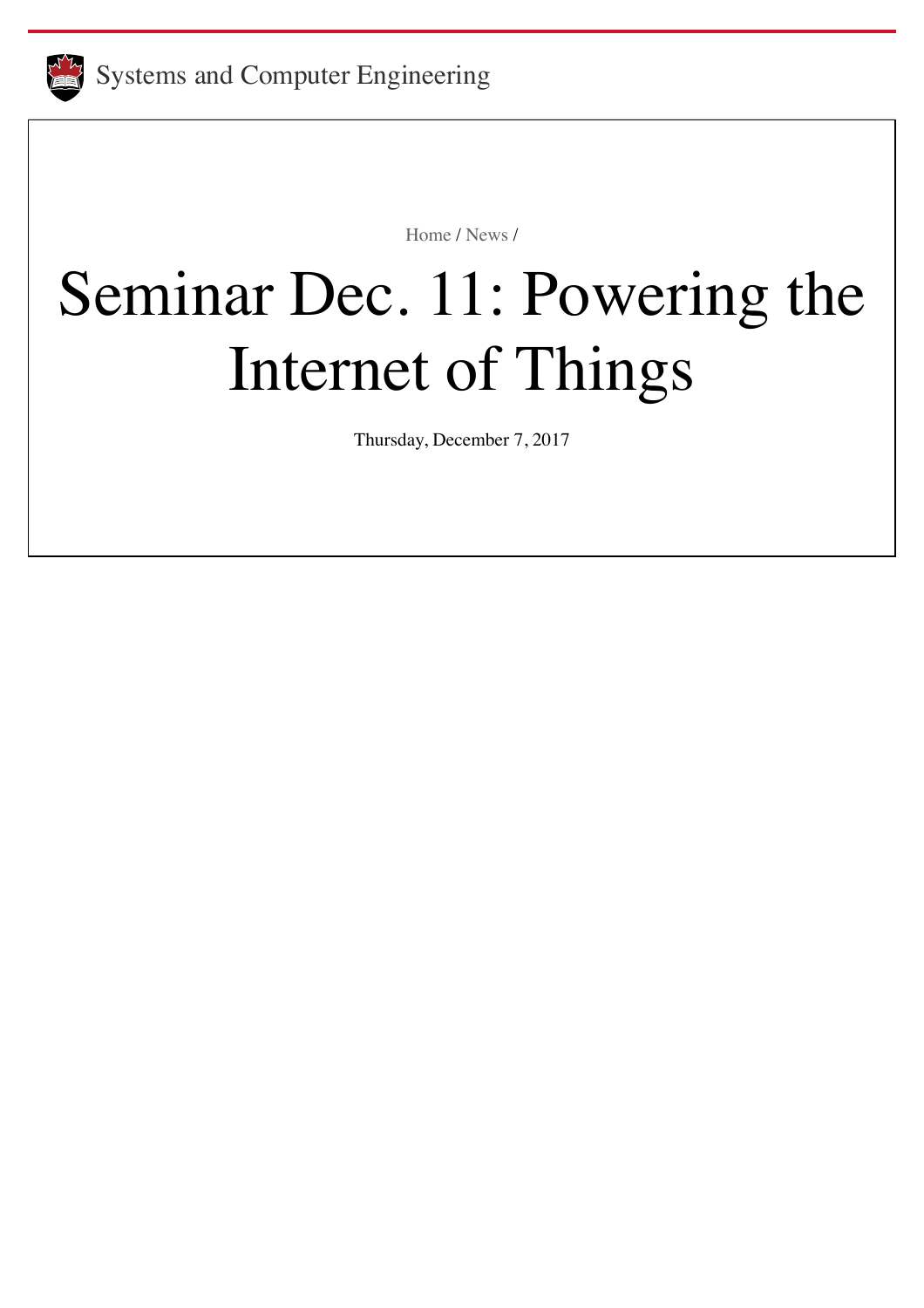## WIRELESS SEMINAR SERIES

**Date and time:** Monday, Dec 11, 3:00-4:00 pm

**Location:** Carleton University, 4359 ME (Mackenzie Building)

**Title:** Powering the Internet of Things: Efficient and Reliable Wireless Communications with Unreliable Power Supply

**Speaker:** Ozgur Ercetin, Professor, Sabanci University, Turkey, Visiting Professor with Carleton University

**ABSTRACT:** We are surrounded by digital sensors, cameras, and communication devices. Most digital sensors are easy to connect, but those tucked away in hard-to-access spots will need to harvest ambient energy. The harvested energy usually comes in miniscule amounts randomly over time. The unreliable supply of energy brings forth new communications problems to be addressed. In this presentation, we will consider two problems of equal importance: 1) Throughput maximization of an energy harvesting transmitter over a fading channel. The objective is to use the energy as efficiently as possible so that the channel state is sensed rarely to save energy while estimating the channel state by reinforcement learning. 2) Reliable communication to an energy harvesting receiver. The energy harvesting can also be performed at the receiver end, where the only energy source is the information bearing RF signal. Hence, the objective is to use the incoming RF transmissions to both energize the receiver transceiver and decode the information encoded by Hybrid ARQ with smallest time delay. We use Markov Decision Processes to model each problem, and show that their optimal solutions are amenable to simple-to-implement policies.

**Speaker Bio:** Ozgur Ercetin received the B.S. degree in electrical and electronics engineering from Middle East Technical University, Ankara, Turkey, in 1995, and the M.S. and Ph.D. degrees in electrical engineering from the University of Maryland, College Park, MD, USA, in 1998 and 2002, respectively. Since 2002, he has been with the Faculty of Engineering and Natural Sciences, Sabanci University, Istanbul, Turkey where he is currently a Full Professor. He also held positions as Visiting Researcher with HRL Labs, Malibu, CA, USA, and with Docomo USA Labs, Palo Alto, CA, USA, and Visiting Associate Professor with The Ohio State University, Columbus, OH, USA, and Visiting Professor with Carleton University, Ottawa, Canada, and Universite du Quebec a Montreal, Montreal, Canada. His research interests are in the field of computer and communication networks with emphasis on fundamental mathematical models, architectures and protocols of wireless systems, and stochastic optimization.